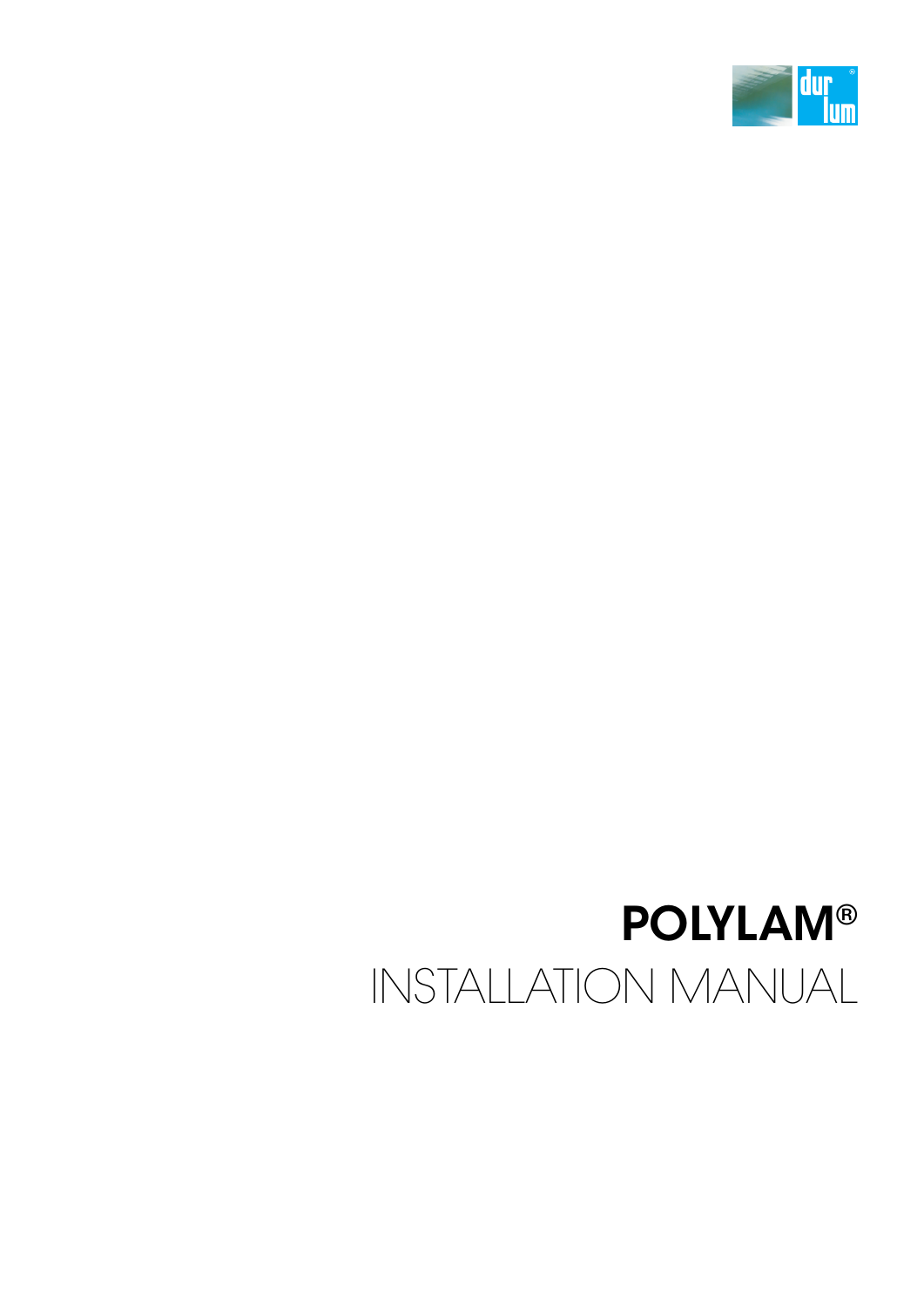## GENERAL INFORMATION

#### GENERAL INFORMATION

This assembly manual addresses all metal ceilings manufactured by durlum. The different sections describe the related/relevant products.

durlum is a leading German manufacturer of metal ceilings and cladding elements, mainly made of galvanised sheet steel, aluminium and expanded metal.



The relevant products are described in the marketing and sales documents. They are both acoustically effective, and can also be used as design elements only. Specifically, these products are:

- Acoustic ceilings
- Chilled ceilings
- CHARACTER products

durlum differentiates between a wide range of ceiling systems, for example S1. "S1" stands for system 1 clamping. In this system, there are different nomenclatures that allow a further subdivision of the systems.

All durlum systems are systems of modular design. This applies not only to the substructure but also the ceiling parts that are suspended, locked into place or placed on the substructure.

durlum metal ceilings comply with the standard EN 13964:2007 and are CE-certified. Appropriate static certificates are available for special systems marketed by us and for which no general approvals are available, and appropriate designs compliant with EN 13964 have been constructed. durlum lamps comply with standard EN 60598-1 and are CE-certified.

#### **GUIDELINES**

These installation instructions have been structured in accordance with the requirement of EN 13964:2007 and describe a proper assembly.

The description does not exempt the user from examining the structural conditions, implementing the building code regulations and observing the information given in the building permit prior to starting assembly. They have priority, but could not be included here.

It is advisable always to draw up assembly diagrams/drawings, to establish the location where assembly is to begin and to establish the required suspension points for the relevant ceiling system prior to starting assembly.

#### STRUCTURAL PRECONDITIONS

Metal ceilings may usually be installed as soon as the building is swept clean, but at least when all wet work in the interior has been completed and the building has been closed.

Prior to starting assembly, the suspension points must be checked for their usability, and load introduction into the building must be guaranteed.

When using wall mounting points, such as brackets or wall anchors, the load-carrying capacity of the wall in question must be checked.

If ceiling elements rest on brackets, possible wall movements must be taken into account.

Only anchors for which a general building supervisory approval is available may be used, and their minimum extraction force must be greater than 100kg. The anchors must be mounted as specified by the relevant anchors manufacturer. We recommend performing regular tensile stress tests, to verify that anchors have been set correctly.

durlum metal ceilings are dimensioned such that they carry their own weight of the system construction plus a surface load amounting to 40N/m². Higher loads must be taken into account or suspended separately in the construction, and the measures must be adapted to the situation at hand. Usually, built-in components and loads must be suspended separately.

For ceiling systems that do not allow any tolerance compensation within a module, suitable material expansions must be taken into account.

Building expansion joints and tolerances customary in building construction must be taken into account accordingly.

durlum metal ceilings must always be assembled by expert dry building companies who are capable of assessing the overall situation in the building, the metal ceiling, the cladding surface, as well as the structural conditions and are able to take suitable precautions for ensuring proper assembly.

If parts from different manufacturers are used to assemble the ceiling, the relevant mounting company must provide the certificates required by EN 13964:2007 and must obtain suitable certificates of conformity itself.

Liability for proper selection of the products and system conformity can only be assumed for the systems delivered by durlum.

To prevent the parts from becoming dirty, gloves must be worn during assembly. If the ceiling products are delivered laminated with a protective film, they must be protected from exposure to UV radiation [sunlight], the film must likewise be removed from the goods no later than 4 weeks after delivery, and the storage temperature must not exceed 30°, since otherwise the adhesive on the panel may become hardened, and the protective film can no longer be removed.

#### STORAGE

durlum metal ceilings are usually delivered on pallets. It is advisable to leave the metal panels on the pallets as long as possible. If the pallets need to be opened, the durlum POLYLAM® should always be placed on its underside.

Storage must be carried out such that damage is excluded.

The assembly of the ceiling panels must not start until all dust-producing work has been completed [swept clean].

durlum products are certified according to ISO 9001 for development, production, sales and also for service. Nevertheless, it is recommended to always subject the metal ceilings immediately to an inspection and to report any complaints right away [usually immediately following delivery or within 3 days]. Visible damage must be noted on the delivery note.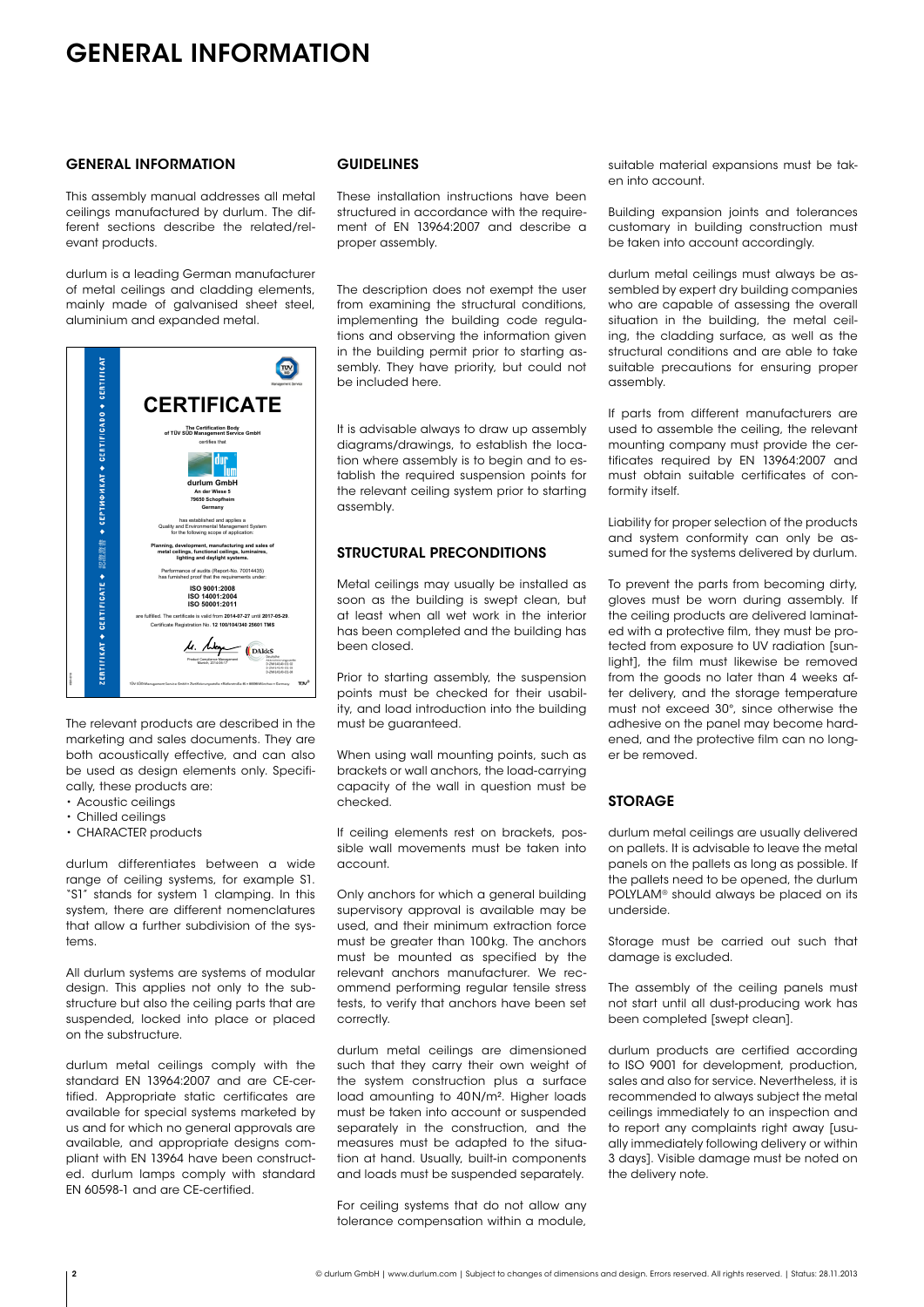### GENERAL INFORMATION

#### STANDARDS AND REGULATIONS

The relevant regulations applicable at the installation site must be determined by the assembly company in question. The ceilings marketed by durlum conform to EN 13964. This standard also governs fire behaviour in accordance with EN 13501 The durlum lighting technology complies with EN 60598-1.

#### **APPLICATION**

The application of durlum metal ceilings is restricted, unless agreed upon otherwise, to interiors, so that, pursuant to EN 13964, class of use 1, corrosion protection class A, has been defined here as standard. The use of durlum lighting is restricted to interiors. The lighting complies with protection class IP 20, protection class 1 according to EN 60598-1.

Should it become necessary to adjust the metal ceiling panels to the building by cutting, we recommend protecting the cutting edges from corrosion by means of a paint or using an oil.

Assembly must be performed by skilled personnel who are familiar with all tools and machines required for assembly, such as drilling, types of anchors, laser adjustment, flexible tube level and spirit level, length measuring systems, circular saws and jigsaws.

#### QUALITY STANDARD

For material properties, dimensions, tolerances, colour deviations, the TAIM Directives [Technical Association of Industrial Metal Ceiling Manufacturers] applies. The TAIM Directives can be found in the Appendix of this assembly manual.

#### MOUNTING SEQUENCE

- 1. Prepare ceiling- and lighting installation plan or adopt architect's plan.
- 2. Check ceiling lighting installation plan versus structural conditions.
- 3. Prepare a bill of materials, including a suitable work plan and retrieval/order of the materials required.
- 4. Determine the required suspension points in accordance with the classes of use of EN 13964. The corresponding suspension distances for the different systems can be taken from the detailed descriptions of the individual ceiling systems.
- 5. Establish which generally approved anchor is suitable. Check the raw ceiling and the walls. Mark the anchor mounting holes and drill them. Mount the anchors as specified by the anchor manufacturer and carry out extraction tests using the device recommended by the anchor manufacturer, if necessary.
- 6. Use the same procedure when mounting the wall brackets, mounting distance about 400–625mm, check the introduction of force into the wall.
- 7. Shorten intended fastening elements, such as the M6/M8 threaded rod to the intended length or order the correct length and mount it on the raw ceiling.
- 8. Usually, the panel layout should be started from the centre of the room, in order to be able to compensate the tolerance of the room and cut the panels in half, if necessary. The precise arrangement must always be done on the basis of the ceiling layout plan.
- 9. durlum metal ceilings are usually provided with a cross support [primary profile]. This is to be aligned exactly flush with the specified height. [horizontally or according to the ceiling plan].
- 10. Use the layout plan to determine in which direction the cross reinforcement profiles are laid, either in parallel to the façade [usually] or vertically to the façade. The cross reinforcement profiles should be mounted via a wall anchor or via a diagonal anchoring to prevent an axial movement. The corresponding secondary profiles are mounted at right angles to the primary profiles. To this end, the system-specific connecting elements are used, see system descriptions. The position of the secondary profiles is established in the reflected ceiling plan and must be adjusted to the panel dimensions.
- 11. After completion and pre-acceptance of the ceiling, the sequence of joints should be re-aligned and dirty ceiling panels should be cleaned, to obtain a perfect appearance of the finished ceiling.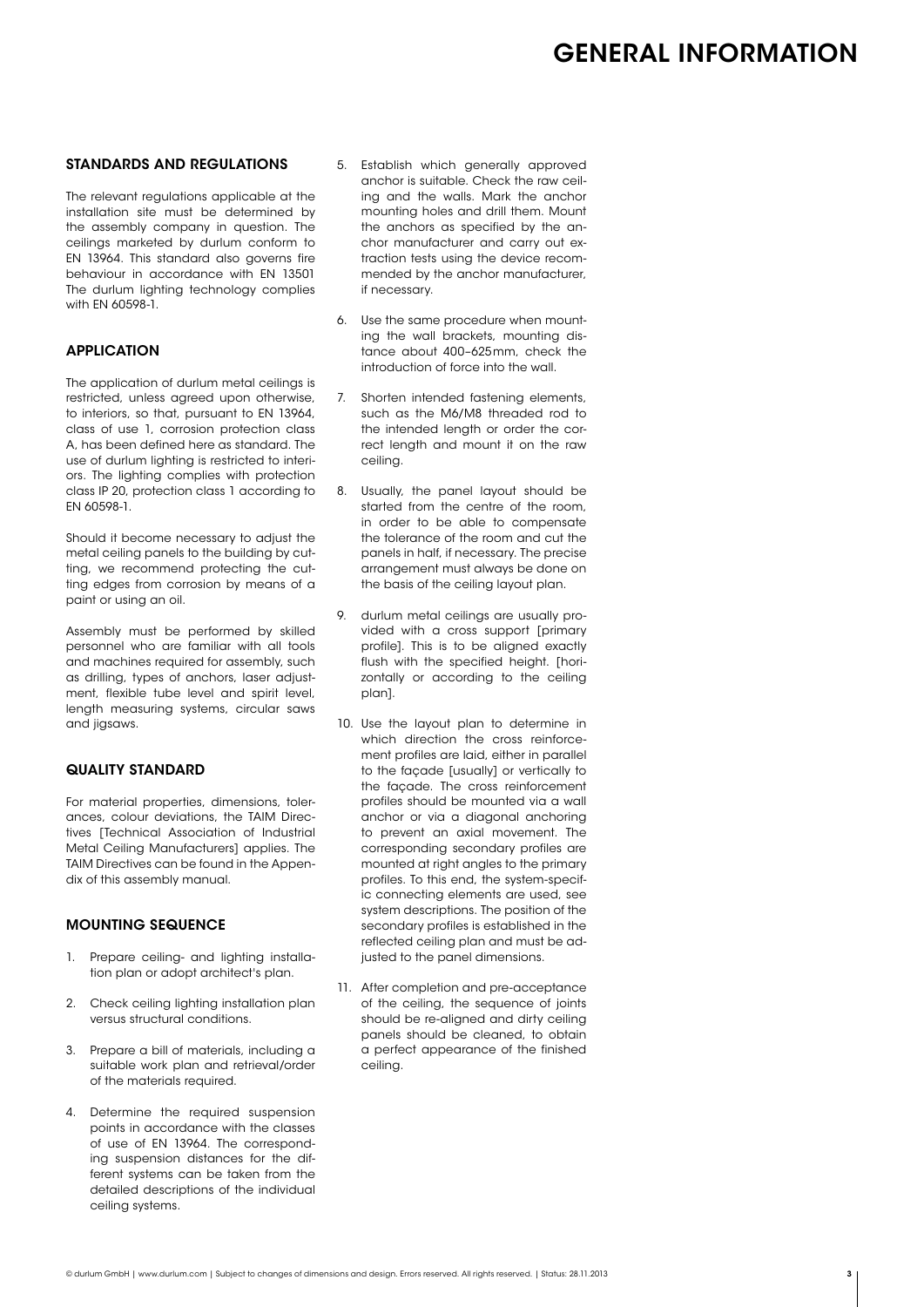## POLYLAM® INSTALLATION MANUAL

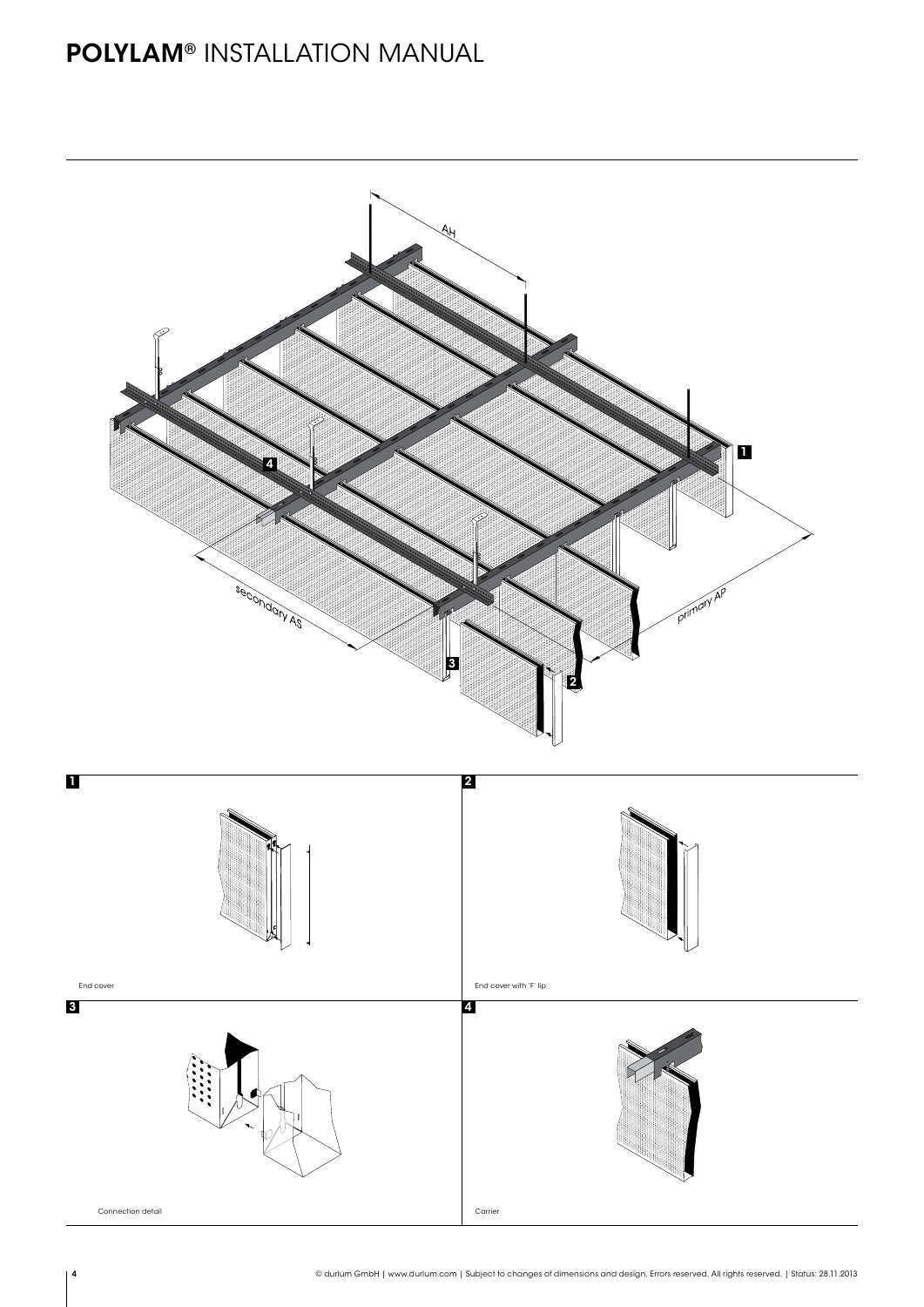## INSTALLATION MANUAL POLYLAM®

#### ABBREVIATIONS

- AH: Distance of the suspensions in axial direction of the primary profile
- AP: Distance of the primary profiles
- AS: Distance of the secondary profiles

#### DISTANCE OF THE SUSPENSIONS, ETC.

#### Distance of the AP primary profiles according to EN 13964:

Recommended every 1500mm [facilitates flush alignment and parallel mounting] or as directly mounted suspension

#### Distance of the AS secondary profiles according to EN 13964:

- Depending on the length of the baffles [at the ends of the baffles] and at least every 1500mm for a baffle weight of 15kg/serial metre of carrier.
- Depending on the length of the baffles [at the ends of the baffles] and at least every 500mm for a baffle weight of max. 30kg/serial metre of carrier. It is essential that the secondary profile be mounted parallel and with flush alignment.

#### Distance of the AH suspensions points:

Class 2: direct mounting to secondary profile or max. ±150mm next to secondary profile support interval max. 500mm at 30kg/serial metre per secondary profile and 1000mm at 15kg/serial metre per secondary profile.

#### Load-carrying capacity of the suspension points [tensile loads]:

- Maximum load per Nonius suspension: 200N
- Maximum load per M6 threaded rod: 500N

#### Deflection classes according to EN 13964, Table 6:

Maximum additional load: 40N/m²

#### Classes of use if not agreed upon otherwise according to EN 13964 Table 7: Class of use A

#### PLEASE NOTE

- Use only officially approved anchors.
- The fastening base must be suitable in terms of statics. It must be able to reliably absorb the forces introduced into the building [anchor loads].
- Measurement of the suspension points [AH] and setting of the anchors. The interval depends on the prevailing load.
- Mounting the AP primary profiles Interval according to classes of use.
- Mounting of the secondary profiles [AS] according to the length of the baffles, at the baffle ends, but approx. every 1500mm.

#### ASSEMBLY SEQUENCE

- 1. Set anchors.
- 2. Mount the Nonius upper parts or the threaded rods on the raw ceiling.
- 3. Nonius suspension:
	- 3.1. The lower Nonius part U 1370 is screwed together with the primary profile U 1040 and secured against loosening.
	- 3.2. The mounting level of the primary profile is established via a laser or hose level.
	- 3.3. The upper Nonius part is screwed to the raw ceiling with approved anchors and bent. The length is determined in accordance with the suspension height.
	- 3.4. The Nonius upper part and the Nonius lower part are slid into each other, the height is adjusted and the two parts are connected using two safety pins U 1372.
	- 3.5. The adjusted lower Nonius part is now screwed to the profile U 1040 with an M6 screw.
- 4. Threaded rod suspension:
	- 4.1. Set approved anchors for M6 threaded rod.
	- 4.2. Order threaded rod according to the suspension height and suspend it.
	- 4.3. The threaded rod is screwed to the primary profile U 1040 and secured against being loosened.
	- 4.4. The mounting level of the primary profile is established via a laser or hose level.
- 5. The longitudinal joint U 1041 is slid into the joint of the primary profiles.
- 6. Wall connection takes place via U 1042, which is screwed to the wall and to the profile.
- The 75-POLY-UTS is connected to the U 1040 via M6-screws/nuts and secured against loosening.
- 8. The centring cone on the front face of the POLYLAM® baffle is twisted out with a screwdriver.
- 9. The POLYLAM® baffles are hooked on to the 75-POLY-UTS in an interlocking manner and connected at the longitudinal joint via the centring cone.
- 10. In as far as intended, the anti-lifting lock is placed on the baffle and secured with a self tapping screw, at least 2 per baffle.
- 11. For wall connection, the elements can be adapted to the room by cutting them with a suitable saw. The cut edge is covered with an end cover with F-lip. The end cover is secured with adhesive or screws. Alternatively, special elements with open wall connection and top view of the front face can be supplied with press-on covers.

#### Special features for mounting POLYLAM® elements with integrated lighting:

- 1. The lighting is fitted ex-works to the POLYLAM® elements. There is 1 supply line for each element [without throughwiring]. The POLYLAM® element with lighting is hooked on as described in point 9 and secured with 2 anti-lifting locks per element [as in point 10]. Elements with a Wieland GST plug can be connected to a socket installed by an electrician. Installation of lighting without these plugs may only be performed by authorized electricians.
- 2. Mount ballast units/driver in ceiling cavity, possibly on U1040 or in the POLYLAM® baffle.
- 3. Perform electrical connection of the driver. Attention: to be done by authorized electrician only.
- Connect the ballast units/drivers via plugs. If a system has no plugs, wiring may only be performed by an authorized electrician.
- 5. Prior to acceptance, align the elements precisely, in as far as they have been moved by other installers.

#### DISMOUNTING SEQUENCE

In as far as present, remove anti-lifting lock, loosen 2 POLYLAM® baffles from the connection joint [centring cone] and remove via hooks.